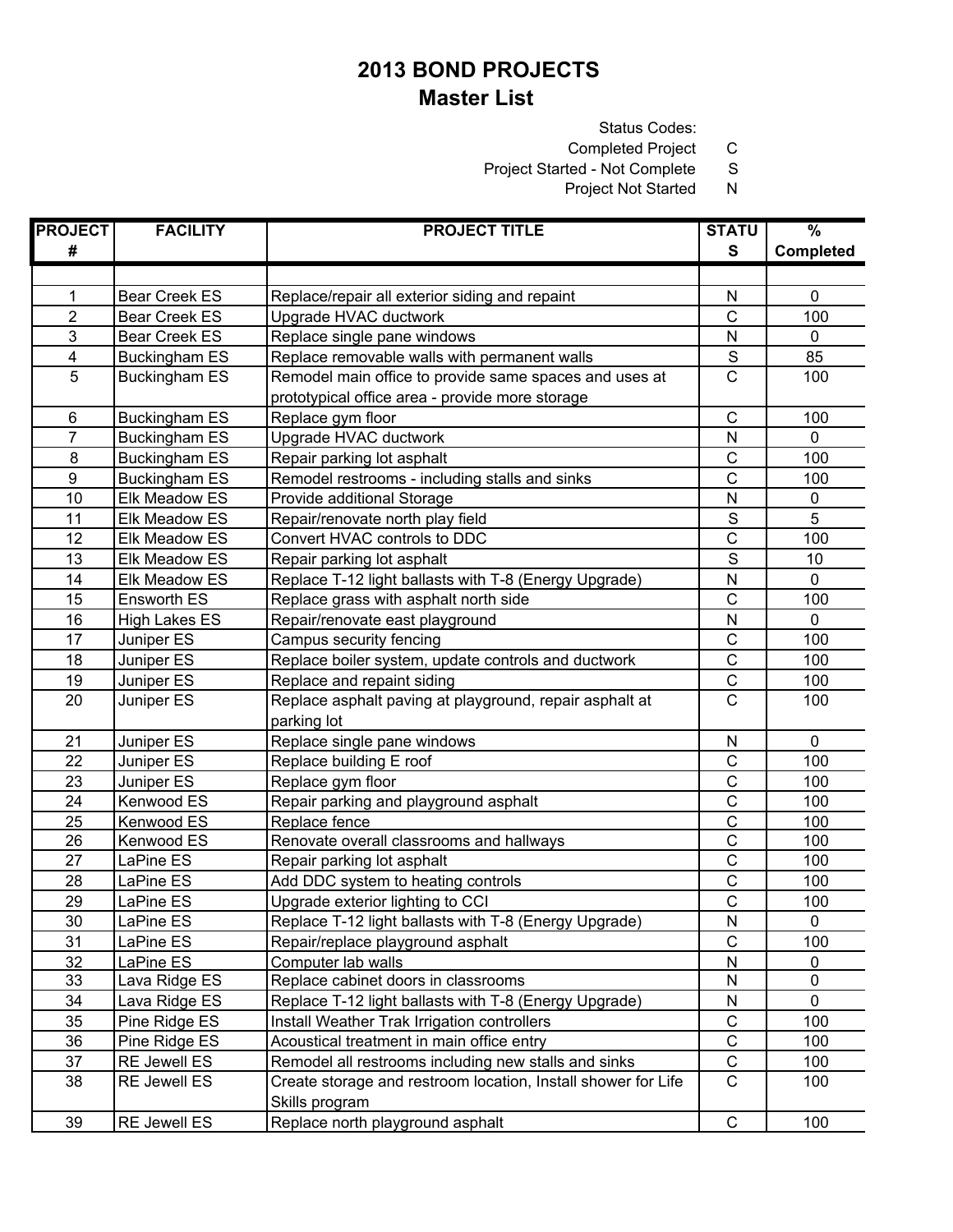| <b>PROJECT</b> | <b>FACILITY</b>                  | <b>PROJECT TITLE</b>                                            | <b>STATU</b>                 | $\frac{9}{6}$    |
|----------------|----------------------------------|-----------------------------------------------------------------|------------------------------|------------------|
| #              |                                  |                                                                 | S                            | <b>Completed</b> |
| 40             | <b>RE Jewell ES</b>              | Security fencing on north playground                            | $\mathsf{C}$                 | 100              |
| 41             | <b>RE Jewell ES</b>              | Upgrade HVAC ductwork                                           | N                            | $\Omega$         |
| 42             | Thompson ES                      | Replace boiler system, Upgrade controls, ductwork and           | $\mathsf{C}$                 | 100              |
|                |                                  | plumbing in custodial room                                      |                              |                  |
| 43             | Thompson ES                      | Replace all windows (energy upgrade)                            | ${\sf N}$                    | $\mathbf 0$      |
| 44             | Thompson ES                      | Replace exterior and gym doors                                  | C                            | 100              |
| 45             | Thompson ES                      | Upgrade restrooms and add staff restroom                        | $\mathsf{C}$                 | 100              |
| 46             | Thompson ES                      | Fire sprinkler building                                         | $\mathsf{C}$                 | 100              |
| 47             | Three Rivers K-8                 | Provide defined space for band                                  | $\mathsf{C}$                 | 100              |
| 48             | Cascade MS                       | New bleachers in main gym                                       | N                            | $\mathbf 0$      |
| 49             | Cascade MS                       | Remove modulars                                                 | $\mathsf{C}$                 | 100              |
| 50             | Cascade MS                       | Correct erosion at north side of track                          | C                            | 100              |
| 51             | Cascade MS                       | Replace cafeteria table system                                  | S                            | 5                |
| 52             | Cascade MS                       | Upgrade HVAC ductwork                                           | ${\sf N}$                    | 0                |
| 53             | Cascade MS                       | Replace outside basketball court                                | $\mathsf{C}$                 | 100              |
| 54             | Cascade MS                       | Repair south soffit and lights                                  | S                            | 5                |
| 55             | Cascade MS                       | Add bleachers in new gym                                        | S                            | 5                |
| 56             | <b>High Desert MS</b>            | Carpet replacement as needed, VCT in hallways                   | S                            | 5                |
| 57             | <b>High Desert MS</b>            | Replace T-12 light ballasts with T-8 (Energy Upgrade)           | $\mathsf{N}$                 | $\pmb{0}$        |
| 58             | <b>High Desert MS</b>            | Resurface track                                                 | S                            | 5                |
| 59             | <b>High Desert MS</b>            | Upgrade HVAC ductwork                                           | $\mathsf{N}$                 | 0                |
| 60             | <b>High Desert MS</b>            | Repair asphalt                                                  | $\mathsf{N}$                 | $\mathbf 0$      |
| 61             | La Pine MS                       | Remodel restrooms                                               | $\mathsf{C}$                 | 100              |
| 62             | La Pine MS                       | Add paving at rear of school, widen west drive                  | $\overline{C}$               | 100              |
| 63             | La Pine MS                       | Replace classroom floor coverings                               | N                            | $\mathbf 0$      |
| 64             | La Pine MS                       | Replace cove base throughout school                             | $\mathsf{N}$                 | 0                |
| 65             | La Pine MS                       | Heated side walk at front entry                                 | $\mathsf{C}$                 | 100              |
| 66             | La Pine MS                       | Replace gym bleachers                                           | $\mathsf{C}$                 | 100              |
| 67             | La Pine MS                       | Reroof main and aux gym                                         | $\mathsf{C}$                 | 100              |
| 68             | Pilot Butte MS                   | Replace roofing system on B & D Buildings & locker room         | $\mathbf C$                  | 100              |
| 69             | Pilot Butte MS                   | Upgrade HVAC ductwork                                           | N                            | 0                |
| 70             | <b>Pilot Butte MS</b>            | Completely remodel boys and girls locker rooms                  | $\mathsf{C}$                 | 100              |
| 71<br>72       | <b>Pilot Butte MS</b>            | Replace floor covering as needed                                | $\overline{\mathsf{N}}$<br>C | 0                |
|                | Pilot Butte MS                   | Replace and repair siding as necessary                          | C                            | 100              |
| 73<br>74       | Pilot Butte MS<br>Pilot Butte MS | Remodel restrooms<br>Resurface Track                            | $\overline{C}$               | 100<br>100       |
| 75             | Pilot Butte MS                   | Install snowmelt at building A stairs                           | ${\sf N}$                    | 0                |
| 76             | Pilot Butte MS                   | Replace stage curtains                                          | $\mathsf C$                  | 100              |
| 77             | <b>Skyview MS</b>                | Parking lot reconfiguration (safety), repair asphalt (including | N                            | 0                |
|                |                                  | basketball court)                                               |                              |                  |
| 78             | <b>Skyview MS</b>                | Operable gym windows for natural cooling                        | $\mathsf S$                  | 5                |
| 79             | <b>Skyview MS</b>                | Fencing of fields                                               | C                            | 100              |
| 80             | <b>Skyview MS</b>                | Resurface track and runways                                     | $\mathbf S$                  | 5                |
| 81             | <b>Bend Senior HS</b>            | Paint exterior of building                                      | $\mathbf C$                  | 100              |
| 82             | <b>Bend Senior HS</b>            | Art room remodel                                                | $\mathsf{C}$                 | 100              |
| 83             | <b>Bend Senior HS</b>            | Replace exterior single pane windows in A, B & C Halls          | C                            | 100              |
| 84             | <b>Bend Senior HS</b>            | Replace modulars with permanent classsrooms                     | C                            | 100              |
| 85             | <b>Bend Senior HS</b>            | Baseball field irrigation replacement                           | $\mathsf C$                  | 100              |
| 86             | <b>Bend Senior HS</b>            | Resurface track                                                 | $\mathsf{C}$                 | 100              |
|                |                                  |                                                                 |                              |                  |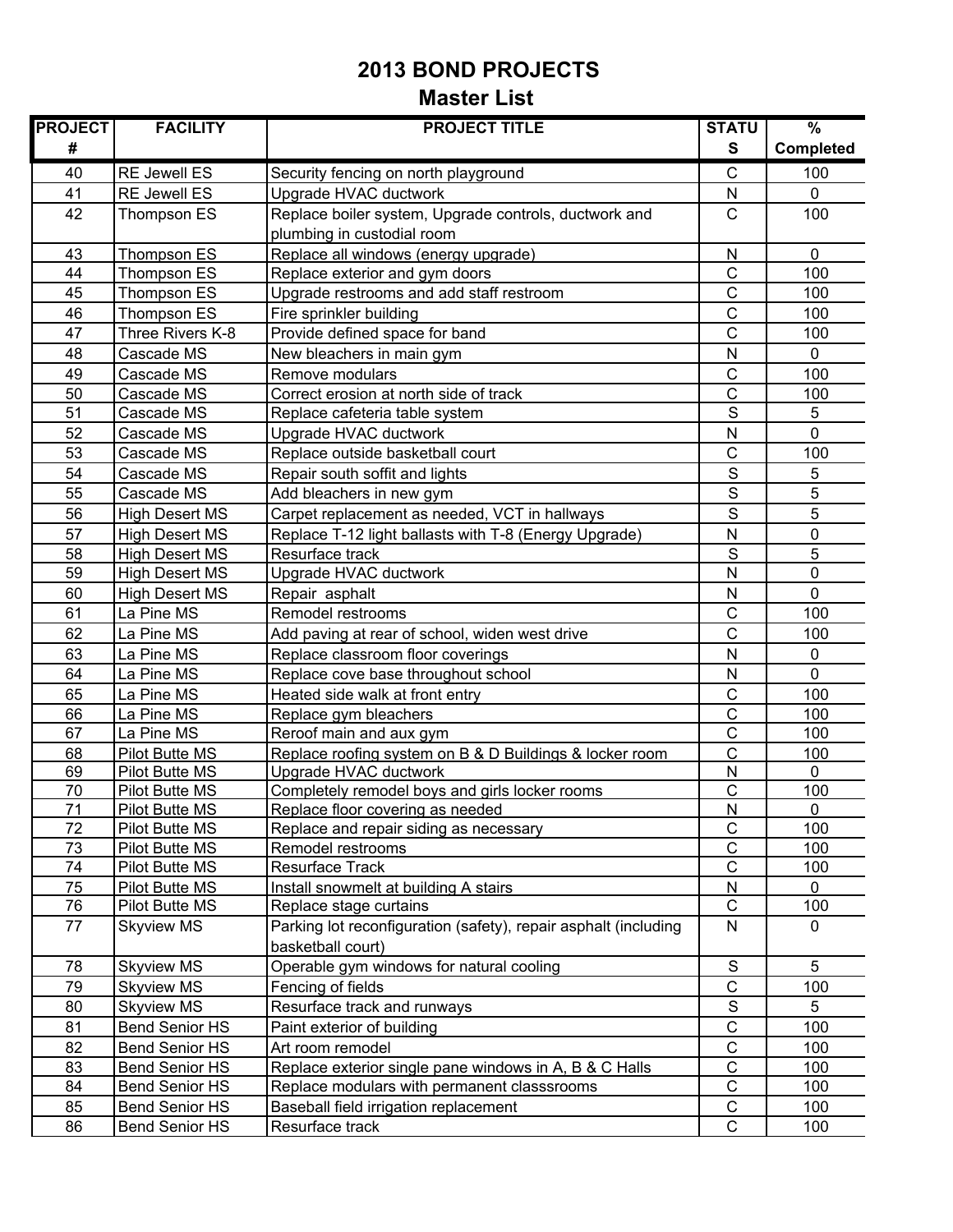| <b>PROJECT</b> | <b>FACILITY</b>            | <b>PROJECT TITLE</b>                                          | <b>STATU</b>  | $\frac{9}{6}$    |
|----------------|----------------------------|---------------------------------------------------------------|---------------|------------------|
| #              |                            |                                                               | $\mathbf{s}$  | <b>Completed</b> |
| 87             | <b>Bend Senior HS</b>      | Replace stadium poles and lights                              | $\mathsf C$   | 100              |
| 88             | <b>Bend Senior HS</b>      | Add soccer field                                              | $\mathsf{C}$  | 100              |
| 89             | <b>Bend Senior HS</b>      | Remove and Replace Tennis Courts                              | $\mathsf{C}$  | 100              |
| 90             | <b>Bend Senior HS</b>      | Reconfigure library                                           | $\mathsf{C}$  | 100              |
| 91             | LaPine HS                  | Remodel of existing science lab facilities                    | $\mathsf C$   | 100              |
| 92             | LaPine HS                  | Construct soccer field                                        | $\mathsf C$   | 100              |
| 93             | LaPine HS                  | Upgrade hallways                                              | $\mathsf{C}$  | 100              |
| 94             | LaPine HS                  | Replace windows that have broken seals                        | $\mathsf C$   | 100              |
| 95             | LaPine HS                  | Resurface track, stabilize asphalt edges                      | $\mathsf{C}$  | 100              |
| 96             | LaPine HS                  | Replace bleachers in main gym                                 | $\mathsf{C}$  | 100              |
| 97             | LaPine HS                  | Add DDC system to rest of building                            | $\mathsf C$   | 100              |
| 98             | LaPine HS                  | Repair asphalt parking lot                                    | $\mathsf C$   | 100              |
| 99             | LaPine HS                  | Replace D-Wing roof                                           | $\mathsf{C}$  | 100              |
| 100            | LaPine HS                  | Replace cove base                                             | $\mathsf{C}$  | 100              |
| 101            | LaPine HS                  | Upgrade HVAC ductwork                                         | ${\sf N}$     | $\Omega$         |
| 102            | LaPine HS                  | Replace stadium poles and lights                              | $\mathsf{C}$  | 100              |
| 103            | LaPine HS                  | Reroof singleply                                              | $\mathsf{C}$  | 100              |
| 104            | LaPine HS                  | Cover dumpsters                                               | $\mathsf C$   | 100              |
| 105            | <b>Marshall HS</b>         | Repair asphalt parking lot                                    | N             | $\pmb{0}$        |
| 106            | <b>Marshall HS</b>         | Reroof older classroom wing                                   | S             | 5                |
| 107            | <b>Marshall HS</b>         | Replace doors/windows in older classroom wing                 | ${\sf N}$     | $\mathbf 0$      |
| 108            | <b>Mountain View HS</b>    | Widen drive at stadium exit to allow left turn lane onto 27th | $\mathsf{C}$  | 100              |
|                |                            | Street, Remaining sidewalk replacement                        |               |                  |
| 109            | <b>Mountain View HS</b>    | Remove and Replace Tennis Courts                              | $\mathsf C$   | 100              |
| 110            | Mountain View HS           | Remodel foods room and second language areas                  | $\mathsf C$   | 100              |
| 111            | <b>Mountain View HS</b>    | Replace upper balcony gym floor and remodel existing space    | $\mathsf{C}$  | 100              |
|                |                            | for exercise room                                             |               |                  |
| 112            | <b>Mountain View HS</b>    | Replace lighting connections (safety)                         | $\mathsf C$   | 100              |
| 113            | <b>Mountain View HS</b>    | Repair asphalt parking lot                                    | $\mathsf{C}$  | 100              |
| 114            | <b>Mountain View HS</b>    | Replace/repair exterior doors and hardware                    | $\mathsf C$   | 100              |
| 115            | <b>Mountain View HS</b>    | Develop athletic field SW corner of site                      | $\mathsf C$   | 100              |
| 116            | Mountain View HS           | Provide awning at SW gym exit                                 | $\mathsf{C}$  | 100              |
| 117            | Mountain View HS           | Replace windows with broken seals                             | $\mathsf C$   | 100              |
| 118            | <b>Mountain View HS</b>    | Upgrade hall lockers                                          | $\mathsf{C}$  | 100              |
| 119            | Mountain View HS           | Replace lockers in team rooms and locker rooms                | $\mathsf C$   | 100              |
| 120            | Mountain View HS           | Replace gym floor                                             | $\mathsf C$   | 100              |
| 121            | Mountain View HS           | Replace stadium poles and lights                              | $\mathsf C$   | 100              |
| 122            | Mountain View HS           | Replace track and reconfigure track                           | $\mathsf C$   | 100              |
| 123            | Mountain View HS           | Stadium restrooms                                             | $\mathsf C$   | 100              |
| 124            | Summit HS                  | Expand shop area                                              | $\mathsf C$   | 100              |
| 125            | Summit HS                  | Seal auditorium split face block                              | $\mathsf C$   | 100              |
| 126            | Summit HS                  | Additional storage addition                                   | $\mathsf C$   | 100              |
| 127            | <b>Distribution Center</b> | Replace overhead doors and dock curtains                      | N             | $\pmb{0}$        |
| 128            | <b>Distribution Center</b> | Replace warehouse roof                                        | ${\mathbb S}$ | 5                |
| 129            | <b>Education Center</b>    | New boilers, electrical up grades, boiler/data outbuilding,   | $\mathsf{C}$  | 100              |
|                |                            | remove/replace south parking lot                              |               |                  |
| 130            | <b>Nutrition Services</b>  | Remodel/expansion of Bear Creek ES kitchen                    | ${\sf N}$     | $\pmb{0}$        |
| 131            | <b>Nutrition Services</b>  | Remodel/expansion of Juniper ES kitchen                       | N             | $\mathbf 0$      |